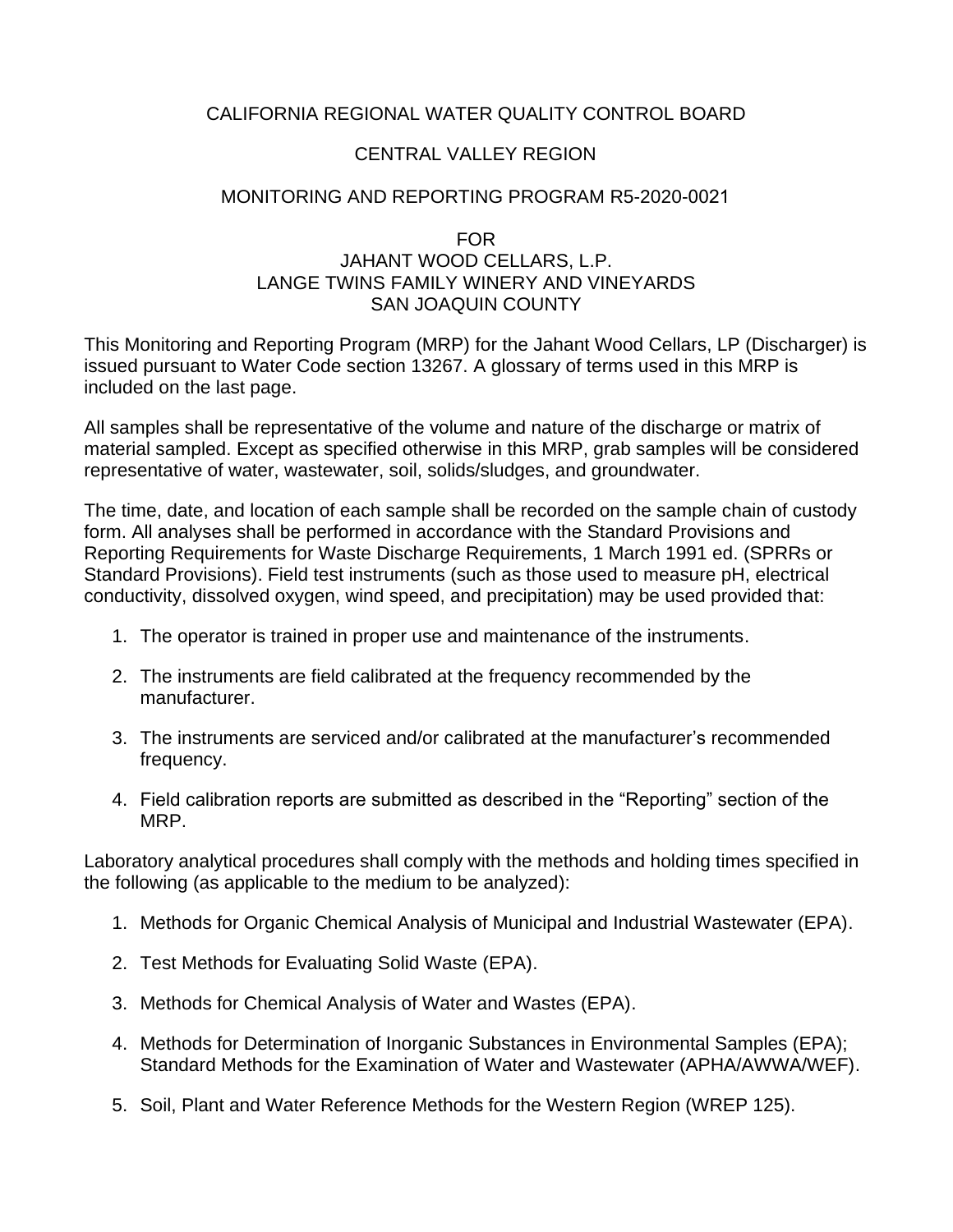MONITORING AND REPORTING PROGRAM R5-2020-0021 2 JAHANT WOOD CELLARS, L.P. LANGE TWINS FAMILY WINERY AND VINEYARDS SAN JOAQUIN COUNTY

Approved editions shall be those that are approved for use by the U.S. Environmental Protection Agency (EPA) or the State Water Resources Control Board's Environmental Laboratory Accreditation Program (ELAP). The Discharger may propose alternative methods for approval by the Executive Officer. Where technically feasible, laboratory reporting limits shall be lower than concentrations that implement applicable water quality objectives/limits for the constituents to be analyzed.

# **SOURCE WATER MONITORING**

Samples of source water from the on-site, agricultural supply well shall be collected. At a minimum, the Discharger shall sample the source water beginning in **2021**, prior to the start of the processing season, and analyze the samples for the following parameters:

| <b>Constituent</b>             | <b>Units</b> | <b>Sample Type</b> | <b>Sampling and</b><br><b>Reporting Frequency</b> |
|--------------------------------|--------------|--------------------|---------------------------------------------------|
| <b>Electrical Conductivity</b> | umhos/cm     | Grab               | Every three years                                 |
| <b>Total Dissolved Solids</b>  | mg/L         | Grab               | Every three years                                 |
| Nitrate as Nitrogen            | mg/L         | Grab               | Every three years                                 |

### **FLOW MONITORING**

When water is discharged to the LAA from the Effluent Pond, the Discharger shall monitor wastewater flows from the meter location depicted on Attachment D to Waste Discharge Requirements Order R5-2020-0021 (WDRs Order) as follows:

| <b>Flow Source</b> | <b>Units</b> | <b>Sample Type</b> | <b>Sampling Frequency</b>             | Reporting<br><b>Frequency</b> |
|--------------------|--------------|--------------------|---------------------------------------|-------------------------------|
| <b>Flow Meter</b>  | Gallons      | Meter              | Daily<br>(report as total daily flow) | Quarterly                     |

## **POND MONITORING**

The Discharger shall monitor wastewater Pond C, Pond D, the Effluent Pond, and Ponds A and B (if constructed) in accordance with the following. Sampling and monitoring shall be conducted from permanent locations that will provide representative samples and observations of the ponds. Freeboard shall be measured vertically from the water surface to the lowest elevation of pond berms (or spillway/overflow pipe invert) and shall be measured to the nearest 0.10 feet. Samples shall be collected at a depth of one foot, opposite the inlet. If any pond is dry, the monitoring report shall so state. Pond monitoring shall include, at a minimum, the following:

| <b>Constituent/</b><br><b>Parameter</b> | Units | <b>Sample Type</b> | <b>Monitoring</b><br><b>Frequency</b> | Reporting<br><b>Frequency</b> |
|-----------------------------------------|-------|--------------------|---------------------------------------|-------------------------------|
| Presence/Absence<br>of Water            | $- -$ | Observation        | Weekly                                | Quarterly                     |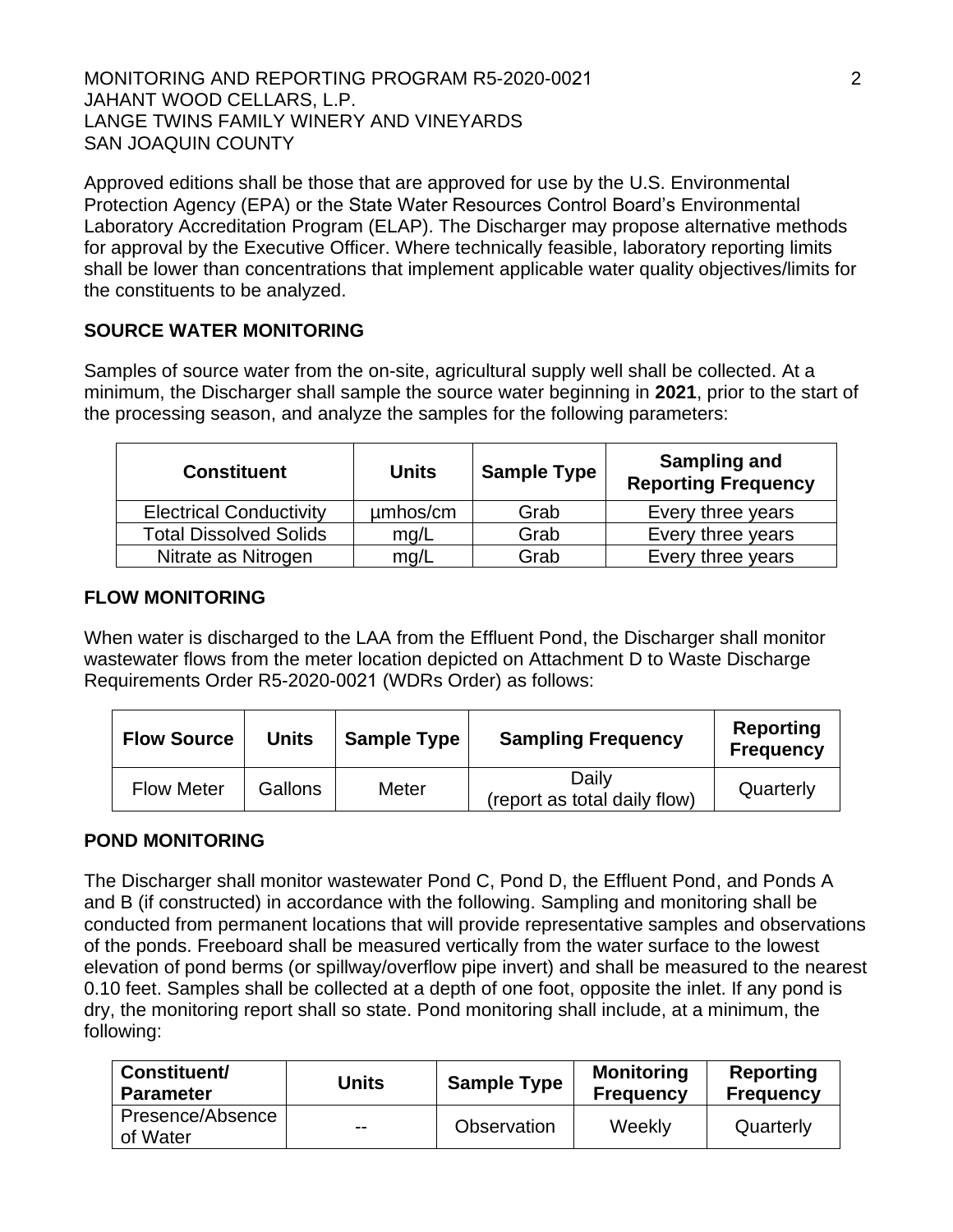### MONITORING AND REPORTING PROGRAM R5-2020-0021 3 JAHANT WOOD CELLARS, L.P. LANGE TWINS FAMILY WINERY AND VINEYARDS SAN JOAQUIN COUNTY

| Constituent/<br><b>Parameter</b> | <b>Units</b> | <b>Sample Type</b> | <b>Monitoring</b><br><b>Frequency</b> | <b>Reporting</b><br><b>Frequency</b> |
|----------------------------------|--------------|--------------------|---------------------------------------|--------------------------------------|
| Freeboard                        | $0.1$ feet   | Measurement        | Weekly                                | Quarterly                            |
| <b>Odors</b>                     | --           | Observation        | Weekly                                | Quarterly                            |
| <b>Berm Conditions</b>           | $- -$        | Observation        | Weekly                                | Quarterly                            |
| Dissolved Oxygen                 | mg/L         | Grab               | Weekly                                | Quarterly                            |

## **WASTEWATER MONITORING**

Wastewater samples shall be collected from the Effluent Pond prior to discharging to the LAA and shall be representative of wastewater quality. Sampling is only required when water is discharged to the LAAs from the Effluent Pond. Standard minerals shall include at a minimum, chloride, sodium, and dissolved manganese and iron. Manganese and iron samples shall be filtered with a 0.45-micron filter at the laboratory prior to sample preservation. Wastewater monitoring shall include the following:

| <b>Constituents</b>         | <b>Units</b> | <b>Sample</b><br><b>Type</b> | <b>Sample</b><br><b>Frequency</b> | <b>Reporting</b><br><b>Frequency</b> |
|-----------------------------|--------------|------------------------------|-----------------------------------|--------------------------------------|
| Electrical<br>Conductivity  | umhos/cm     | Grab                         | Monthly                           | Quarterly                            |
| BOD <sub>5</sub>            | mg/L         | Grab                         | Monthly                           | Quarterly                            |
| <b>FDS</b>                  | mg/L         | Grab                         | Monthly                           | Quarterly                            |
| Total<br>Nitrogen           | mg/L         | Grab                         | Monthly                           | Quarterly                            |
| Nitrate as<br>Nitrogen      | mg/L         | Grab                         | Monthly                           | Quarterly                            |
| Standard<br><b>Minerals</b> | mg/L         | Grab                         | Annually                          | Annually                             |

## **LAND APPLICATION AREA MONITORING**

## **A. Field Inspections**

The Discharger shall inspect the LAA at least once weekly during irrigation events, and observations from those inspections shall be documented for inclusion in the quarterly monitoring reports. The following items shall be documented for field to be irrigated on that day:

- 1. Berm condition.
- 2. Condition of each standpipe and flow control valve (if applicable).
- 3. Condition of all ditches used for the conveyance of wastewater and tailwater.
- 4. Ponding.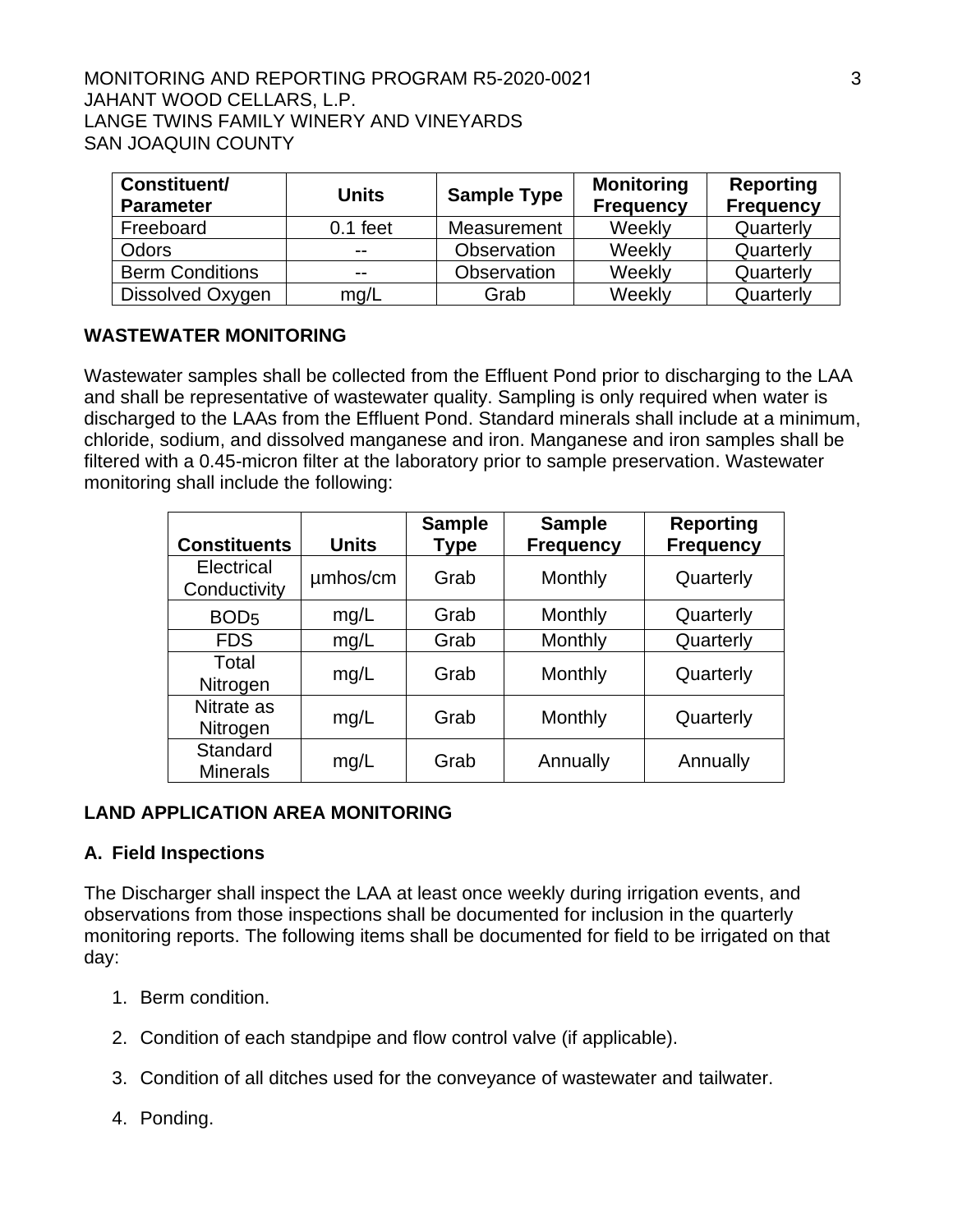MONITORING AND REPORTING PROGRAM R5-2020-0021 4 JAHANT WOOD CELLARS, L.P. LANGE TWINS FAMILY WINERY AND VINEYARDS SAN JOAQUIN COUNTY

- 5. Potential and actual runoff or discharge to off-site areas, including surface water; and
- 6. Odors that have the potential to be objectionable at or beyond the property boundary.

Temperature, wind direction, and other relevant field conditions shall also be observed and recorded. The notations shall also document any corrective actions taken based on observations made. A copy of entries made in the log shall be submitted as part of the Quarterly Monitoring Report.

### **B. Routine Monitoring**

The Discharger shall perform the following routine monitoring and loading calculations during all months when land application occurs and shall present the data in the Quarterly Monitoring Reports.

| <b>Constituent</b>                                        | <b>Units</b> | <b>Measurement</b> | <b>Measurement</b><br><b>Frequency</b> | <b>Reporting</b><br><b>Frequency</b> |
|-----------------------------------------------------------|--------------|--------------------|----------------------------------------|--------------------------------------|
| Precipitation                                             | $0.1$ inch   | Rain Gauge         | Daily                                  | Quarterly                            |
| <b>Irrigation fields</b>                                  |              | Observation        | Daily                                  | Quarterly                            |
| <b>Hydraulic</b><br>Loading Rate<br>(from each<br>source) | inch         | Calculated         | Daily                                  | Quarterly                            |
| <b>BOD5</b> Loading<br>Rate                               | lb/ac/day    | Calculated         | Daily                                  | Quarterly                            |
| <b>Total Nitrogen</b><br>Loading                          | lb/ac/year   | Calculated         | Monthly                                | Quarterly                            |
| Flow-weighted<br><b>FDS</b><br>Concentration              | mg/L         | Calculated         | Monthly                                | Quarterly                            |

Note: Precipitation data obtained from the nearest National Weather Service rain gauge is acceptable. The hydraulic loading rate shall be calculated for each check within each LAA field. Volumes of each check can be estimated based on the duration of flow, the number of checks being irrigated at any one time, and the daily flow rates for each field. Calculations and assumption shall be clearly documented. Loading rates for BOD5, total nitrogen, and FDS shall be calculated for each LAA. BOD5 loading shall be calculated using the daily applied volume of wastewater, actual application area, and most recent BOD5 results for the wastewater. Total nitrogen loading rates shall be calculated using the applied volume of wastewater, actual application area, and the most recent total nitrogen results for the wastewater. Loading rates for supplemental nitrogen (including commercial fertilizers, manure from cattle, etc.) shall be calculated using the actual load and application area. FDS loading rates shall be calculated using the daily applied volume of wastewater, actual application area, and most recent FDS results for wastewater.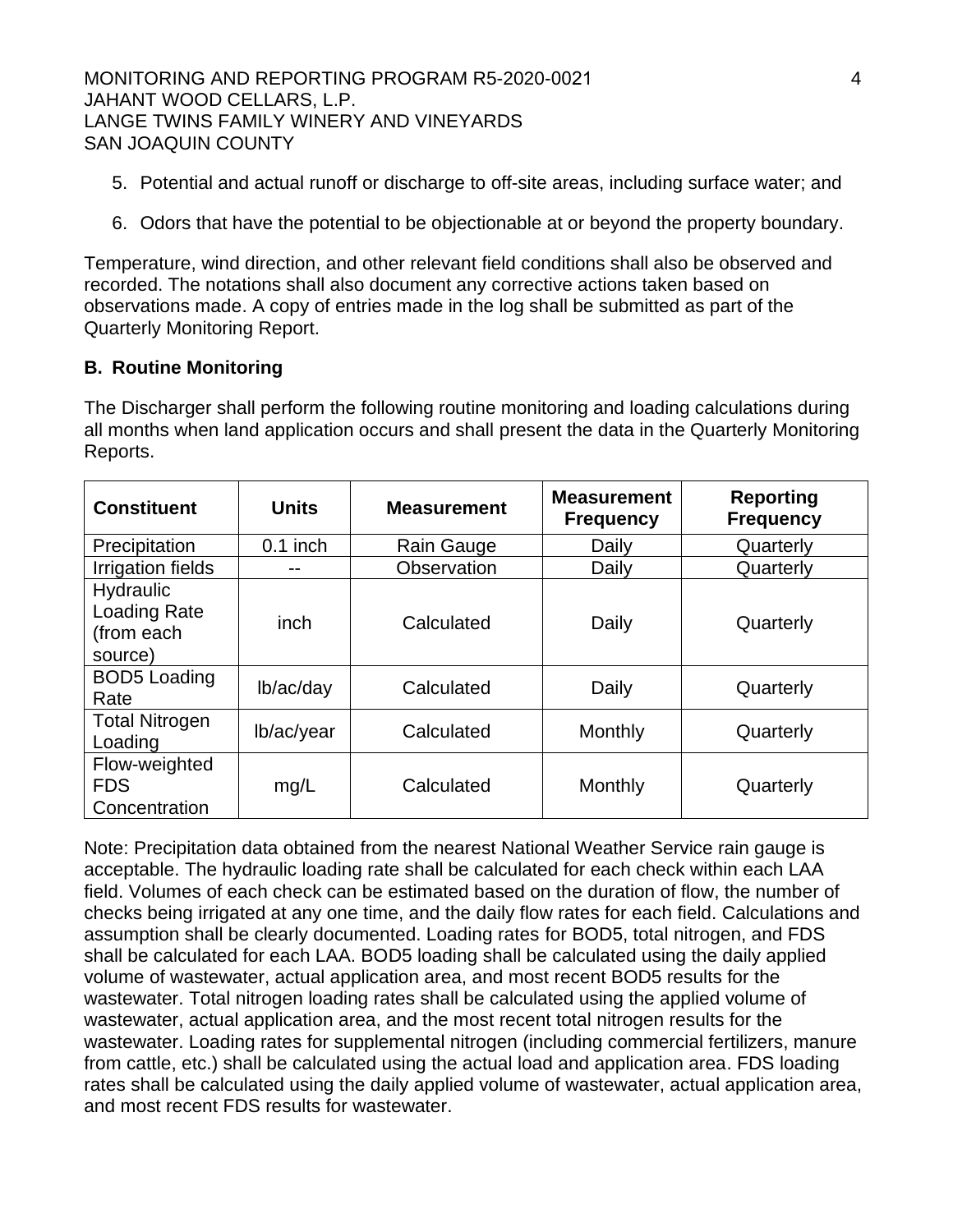## **GROUNDWATER MONITORING**

The Discharger shall maintain the groundwater monitoring well network. If a groundwater monitoring well is dry for more than four consecutive sampling events or is damaged, the Discharger shall submit to the Central Valley Water Board a workplan and proposed time schedule for its replacement, and the well shall be replaced following approval of the workplan. Alternatively, the Discharger shall submit a report with supporting evidence that a replacement well is not needed.

Prior to construction of any additional groundwater monitoring wells, the Discharger shall submit plans and specifications to the Central Valley Water Board for review and approval. Once installed, all new monitoring wells shall be appropriately incorporated into monitoring conducted under this MRP and monitored on a semiannual basis. The Discharger shall not implement any changes to this MRP unless and until the Central Valley Water Board adopts, or the Executive Officer issues a revised MRP.

The groundwater monitoring program applies to groundwater monitoring wells tabulated below and any wells subsequently installed under approval of the Central Valley Water Board. All downgradient wells, including the additional monitoring wells to be installed within the new LAA, are compliance monitoring wells.

| <b>Monitoring</b><br>Well | <b>Well Location</b>              |
|---------------------------|-----------------------------------|
| $MW-1$                    | Upgradient                        |
| $MW-2$                    | Downgradient<br>(compliance well) |
| $MW-3$                    | Downgradient<br>(compliance well) |

Prior to sampling, depth to groundwater measurements shall be measured in each monitoring well to the nearest 0.01 feet. Groundwater elevations shall then be calculated to determine groundwater gradient and flow direction. Sampling activities shall be conducted in accordance with an approved Sampling and Analysis Plan. Samples shall be collected and analyzed using standard EPA methods. Groundwater monitoring shall include, at a minimum, the paraments and constituents listed in the table below. Groundwater elevation shall be determined based on depth-to-water measurements using a surveyed measuring point elevation on the well and a surveyed reference elevation. Samples shall be filtered with a 0.45-micron filter, at the laboratory, prior to sample preservation for standard minerals and shall include, at a minimum, dissolved iron, dissolved manganese, chloride, and sodium.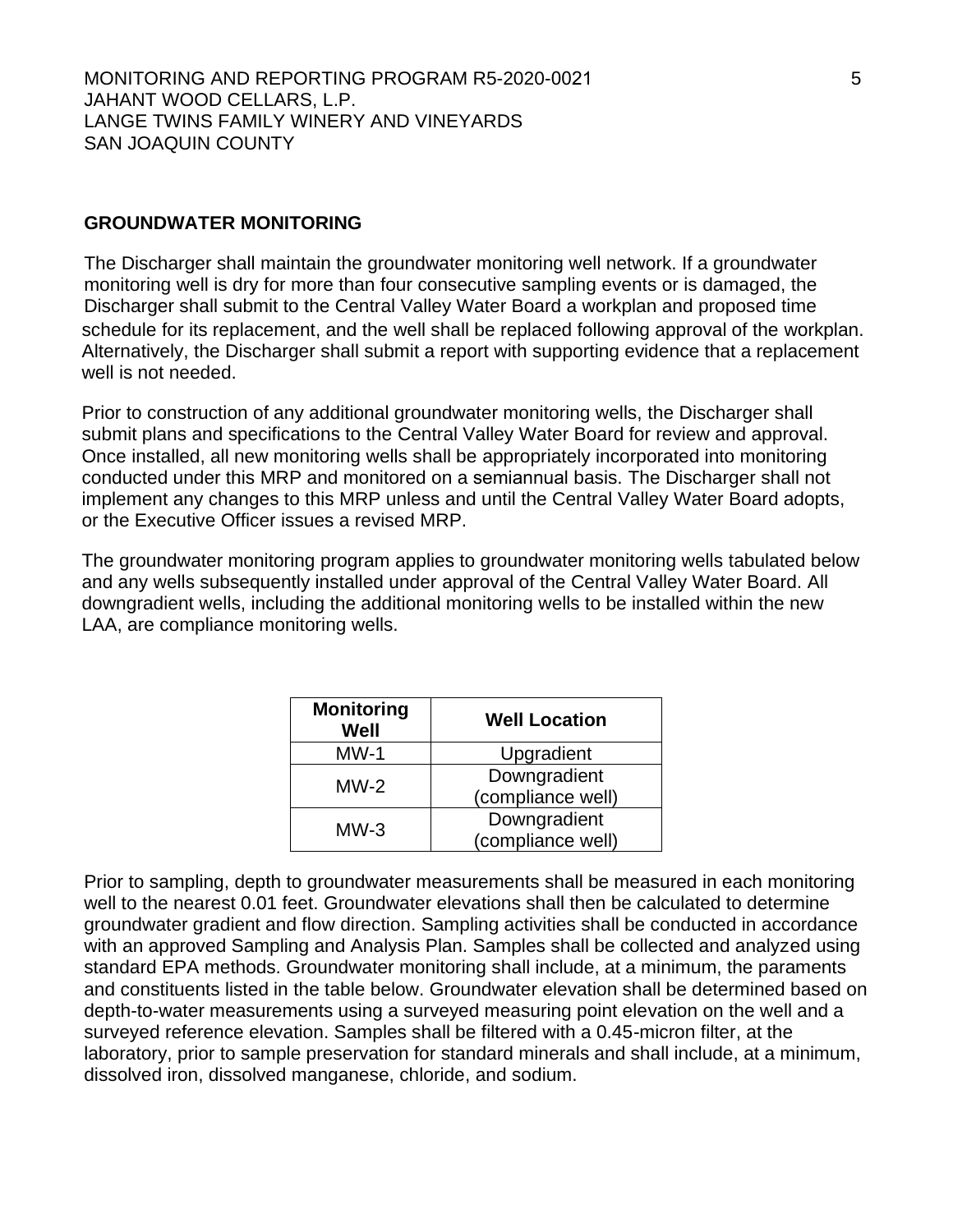#### MONITORING AND REPORTING PROGRAM R5-2020-0021 6 JAHANT WOOD CELLARS, L.P. LANGE TWINS FAMILY WINERY AND VINEYARDS SAN JOAQUIN COUNTY

| <b>Constituent/Parameters</b> | <b>Units</b> | Type of<br><b>Sample</b> | <b>Sampling</b><br><b>Frequency</b> | <b>Reporting</b><br><b>Frequency</b> |
|-------------------------------|--------------|--------------------------|-------------------------------------|--------------------------------------|
| Depth to Groundwater          | $0.01$ feet  | Measurement              | Semi-Annually                       | Annually                             |
| <b>Groundwater Elevation</b>  | feet         | Calculated               | Semi-Annually                       | Annually                             |
| Gradient                      | feet/feet    | Calculated               | Semi-Annually                       | Annually                             |
| <b>Gradient Direction</b>     | degrees      | Calculated               | Semi-Annually                       | Annually                             |
| EC                            | umhos/cm     | Grab                     | Semi-Annually                       | Annually                             |
| <b>TDS</b>                    | mg/L         | Grab                     | Semi-Annually                       | Annually                             |
| <b>Total Nitrogen</b>         | mg/L         | Grab                     | Semi-Annually                       | Annually                             |
| Nitrate Nitrogen              | mg/L         | Grab                     | Semi-Annually                       | Annually                             |
| <b>Standard Minerals</b>      | mg/L         | Grab                     | Annually                            | Annually                             |

## **GROUNDWATER LIMITATIONS**

The Groundwater Limitations set forth in Section F of WDRs Order R5-2020-0021 shall apply to the specific compliance monitoring wells identified below. Groundwater quality and compliance with Groundwater Limitations will be conducted using intrawell evaluations. For numerical groundwater limitations, annual average concentrations from the specified compliance wells shall be used. For the current groundwater quality limitation, concentration trends shall be evaluated. If exceedances of numerical limitations or increasing concentrations are occurring, upgradient wells shall also be evaluated. This table is subject to revision by the Executive Officer following construction of any new compliance monitoring wells.

| <b>Constituent</b>  | <b>Groundwater Limitation</b>                                         | <b>Compliance Wells</b> |
|---------------------|-----------------------------------------------------------------------|-------------------------|
| <b>TDS</b>          | 1,000 mg/L<br>(Secondary Maximum                                      | $MW-3$                  |
|                     | <b>Contaminant Upper Level)</b>                                       |                         |
| Nitrate as Nitrogen | <b>Current Groundwater Quality</b>                                    | MW-2, MW-3              |
| Sodium              | 69 mg/L<br>(Lowest agricultural water<br>quality goal)                | $MW-3$                  |
| Chloride            | 500 mg/L<br>(Secondary Maximum<br><b>Contaminant Level)</b>           | $MW-3$                  |
| TDS                 | 1,000 mg/L or Current<br>Groundwater Quality, whichever<br>is greater |                         |
| Nitrate as Nitrogen | 10 mg/L or Current Groundwater<br>Quality, whichever is greater       | New monitoring wells in |
| Sodium              | 69 mg/L or Current Groundwater<br>Quality, whichever is greater       | new LAA                 |
| Chloride            | 500 mg/L or Current<br>Groundwater Quality, whichever<br>is greater   |                         |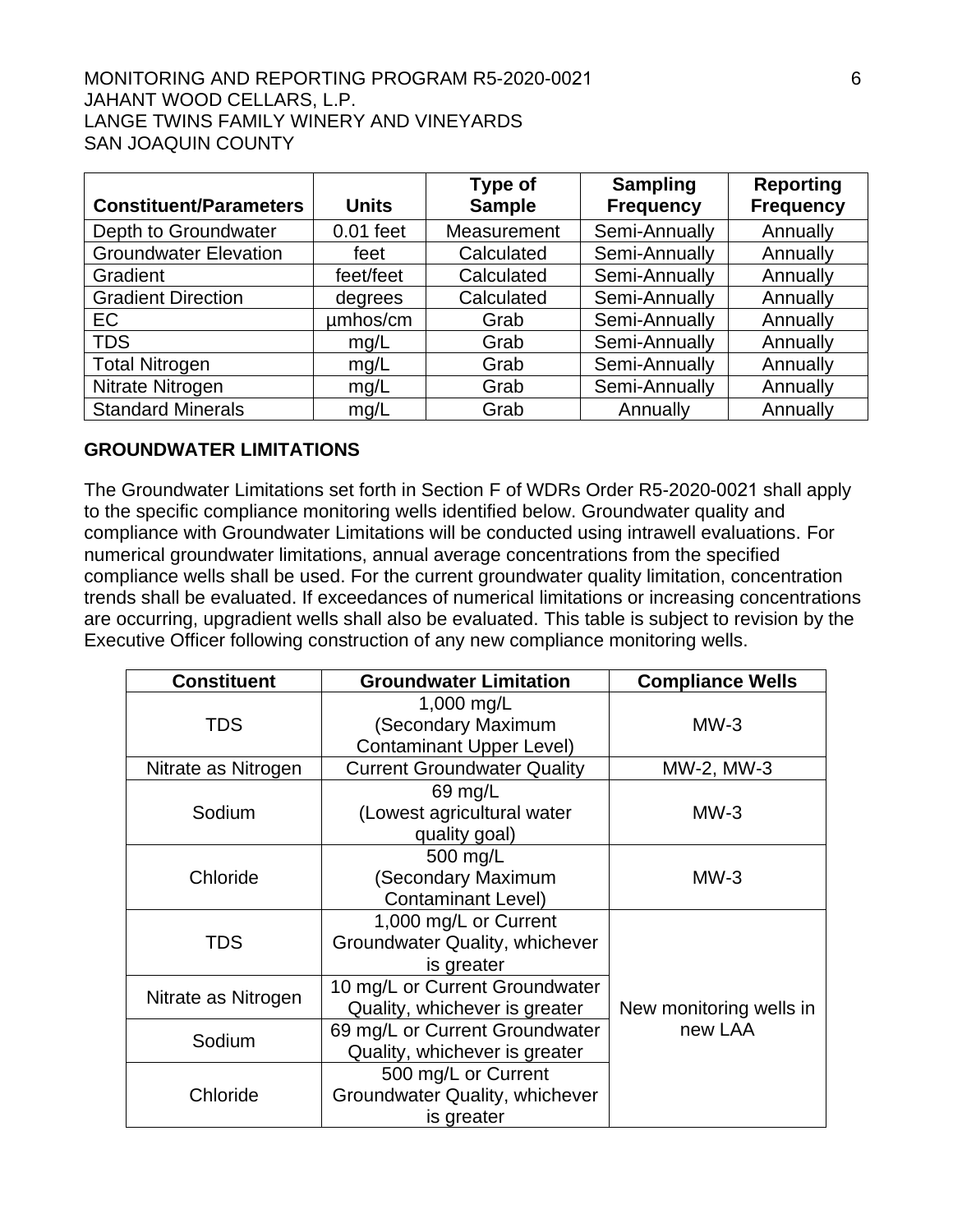MONITORING AND REPORTING PROGRAM R5-2020-0021 **THE** JAHANT WOOD CELLARS, L.P. LANGE TWINS FAMILY WINERY AND VINEYARDS SAN JOAQUIN COUNTY

Current groundwater quality will be defined using approved statistical methods as described in an approved Groundwater Limitation Compliance Assessment Plan (Provision i.1.C).

If groundwater quality performed pursuant to this MRP shows that an exceedance of the Groundwater Limitation is occurring, as defined using approval statistical methods for intrawell evaluations described in an approved Groundwater Limitation Compliance Assessment Plan (Provision I.1.c in this Order), the Discharger shall submit a technical evaluation of the reason for the exceedance and a discussion on possible mitigation measures that could be taken, if needed. The evaluation shall also include a discussion of changes in upgradient conditions to determine if exceedances are the result of changing upgradient conditions which are likely out of the Discharger's control.

## **SOLIDS MONITORING**

The Discharger shall monitor volumes of residual solids generated and disposed of and reported in Annual Monitoring Reports:

- 1. Volume of Solids Generated. Solids may include pomace, seeds, stems, screenings, and sump solids, or other material.
- 2. Volume Disposed of Off-site. Describe the disposal method (e.g. animal feed, land application, off-site composting, landfill, etc.); the amount disposed (tons); and the name of the hauling company.
- 3. Volume Disposed of On-site. Describe the amount disposed (tons); location of on-site disposal; method of application, spreading, and incorporation. The volume of ponds sediments shall be reported when sediments are removed to maintain adequate capacity in the pond.

#### **REPORTING**

All regulatory documents, submissions, materials, data, monitoring reports, and correspondence should be converted to a searchable Portable Document Format (PDF) and submitted electronically. Documents that are less than 50MB should be emailed to [centralvalleysacramento@waterboards.ca.gov.](file://///ca.epa.local/RB/RB5/R5SSections/Permitting%20Title%2027%20Confined%20Animals/Units/Non%2015%20Permitting/01%20County%20Files/SanJoaquin/Barrel%20Ten%20Escalon%20Winery/R5-2020-XXXX/centralvalleysacramento@waterboards.ca.gov)

Documents that are 50 MB or larger should be transferred to a CD, DVD, or flash drive and mailed to the following address:

Central Valley Regional Water Quality Control Board ECM Mailroom 11020 Sun Center Drive, Suite 200 Rancho Cordova, California 95670

To ensure that your submittals are routed to the appropriate staff, the following information block should be included in any correspondence used to transmit documents to this office: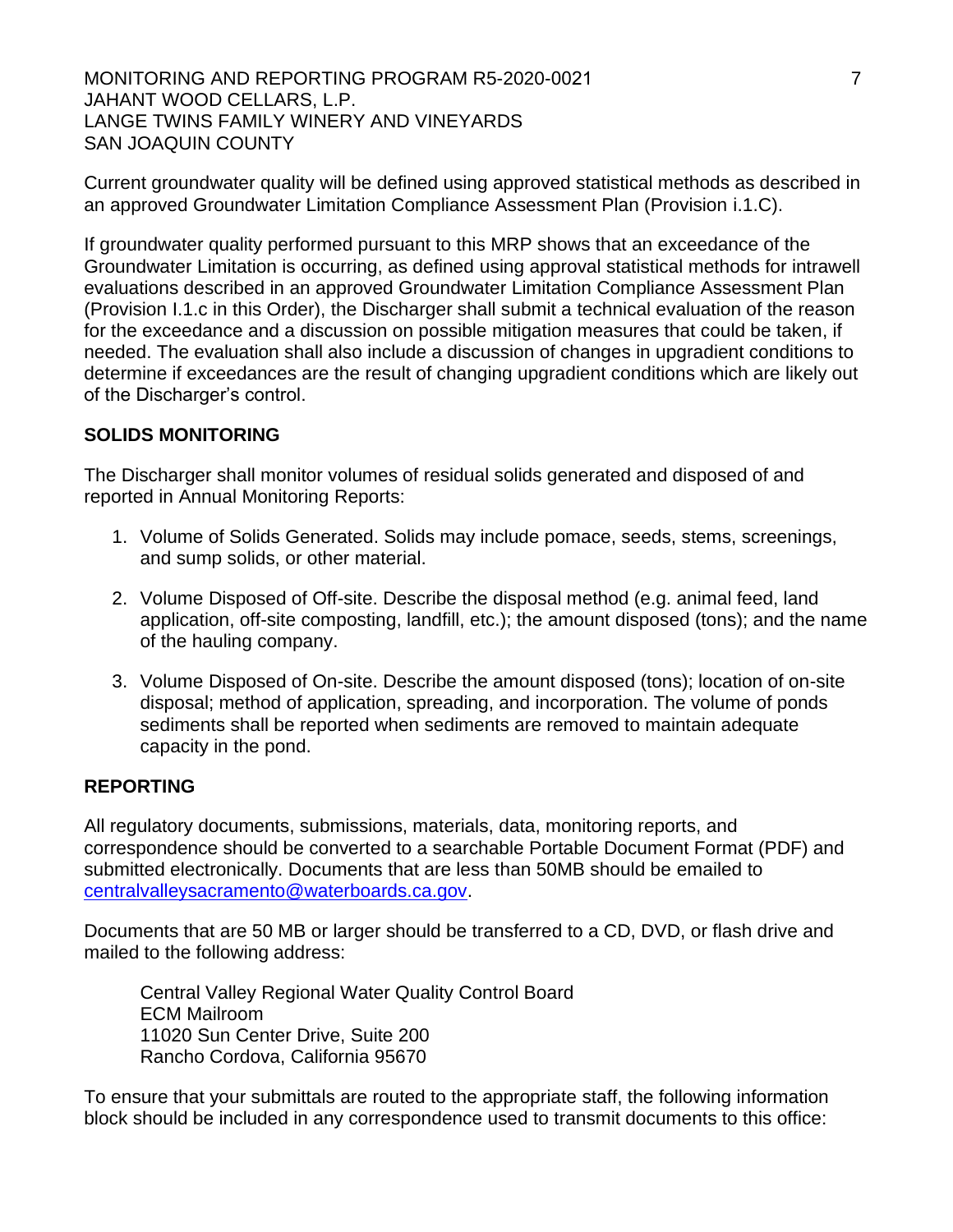MONITORING AND REPORTING PROGRAM R5-2020-0021 **8** JAHANT WOOD CELLARS, L.P. LANGE TWINS FAMILY WINERY AND VINEYARDS SAN JOAQUIN COUNTY

| County:         | San Joaquin                             |
|-----------------|-----------------------------------------|
| Facility:       | Lange Twins Family Winery and Vineyards |
| Program:        | Non-15 Compliance                       |
| Order Number:   | R5-2020-0021                            |
| CIWQS Place ID: | 654917                                  |

In reporting monitoring data, the Discharger shall arrange the data in tabular form so that the date, sample type (e.g., effluent, pond, etc.), and reported analytical result for each sample are readily discernible. The data shall be summarized in such a manner to clearly illustrate compliance with waste discharge requirements and spatial or temporal trends, as applicable. The results of any monitoring done more frequently than required at the locations specified in the MRP shall be reported to the Central Valley Water Board.

As required by the Business and Professions Code sections 6735, 7835, and 7835.1, all Groundwater Monitoring Reports shall be prepared under the direct supervision of a Registered Professional Engineer or Professional Geologist and signed by the registered professional.

# **A. Quarterly Monitoring Reports**

Daily, weekly, and monthly monitoring data shall be reported in the quarterly monitoring report. Quarterly reports shall be submitted to the Central Valley Water Board on the **1st day of the second month following the quarter** (i.e. the January - March quarterly report is due by 1 May). The fourth quarter monitoring report may be submitted as part of the corresponding annual monitoring report. At a minimum, the report shall include:

- 1. Results of Flow Monitoring in tabular format for each month during the reported quarter, including calculated values for the total flow and average daily flow for each month and total annual flow to date.
- 2. Result of weekly pond monitoring.
- 3. Results of Wastewater Effluent Monitoring in tabular format for each week and month during the reported quarter.
- 4. Results of LAA Monitoring, including:
	- a. Methods used to irrigate the LAAs (i.e., sprinkler, flood, etc.) for each irrigation cycle.
	- b. Calculated hydraulic loading rate for each month during the reported quarter and cumulative annual loading.
	- c. Calculated mass of BOD applied to the LAA on a daily basis shall be calculated using the following formula: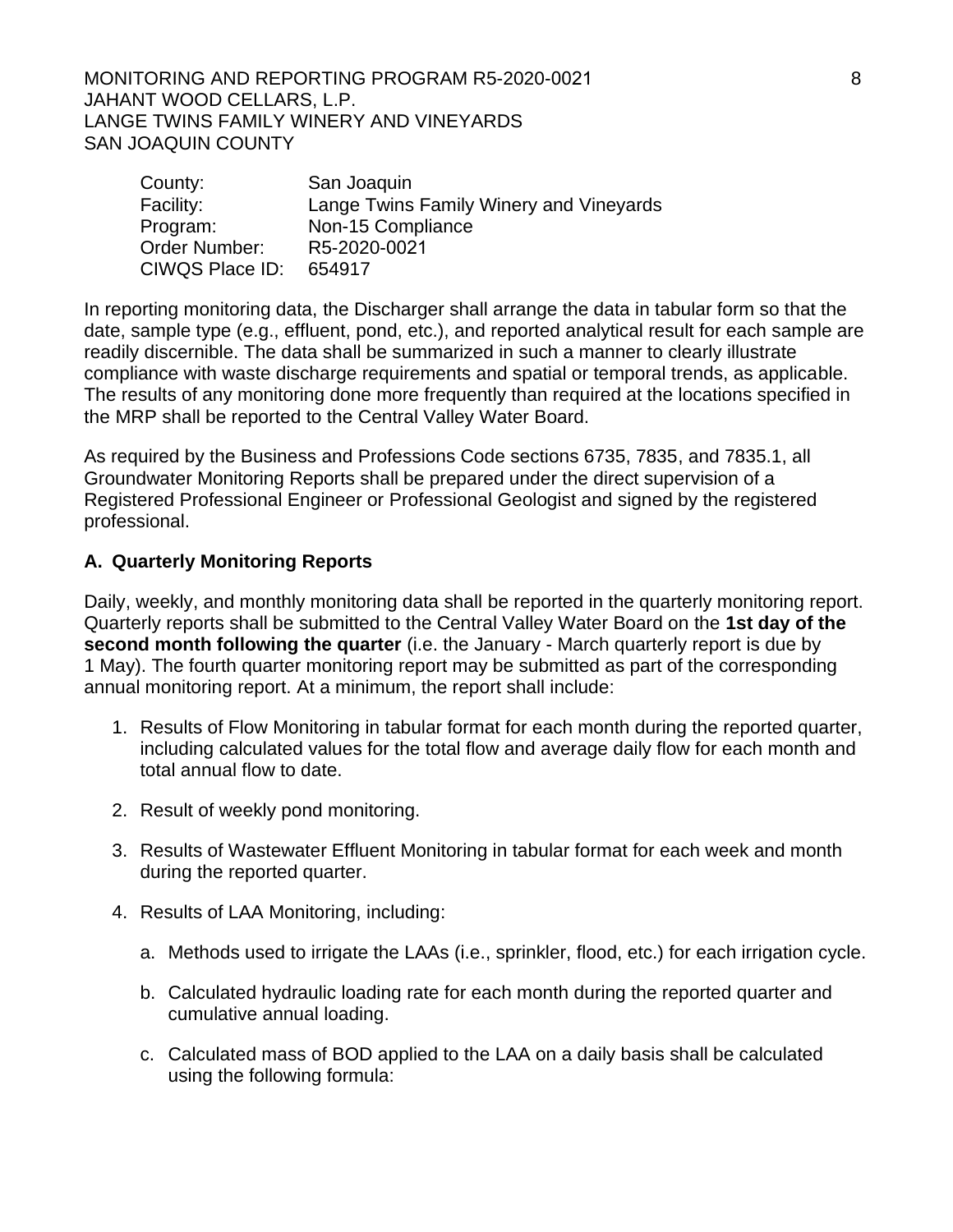#### MONITORING AND REPORTING PROGRAM R5-2020-0021 PHONORING AND REPORTING PROGRAM R5-2020-0021 JAHANT WOOD CELLARS, L.P. LANGE TWINS FAMILY WINERY AND VINEYARDS SAN JOAQUIN COUNTY

$$
M = \frac{8.345(CV)}{A}
$$

Where:

- $M =$  mass of BOD or FDS applied to an LAA in lb/ac/day
- $C =$  concentration of BOD or FDS in mg/L based on the most recent monitoring result
- $V =$  volume of wastewater applied to the LAA in millions of gallons per day
- $A = \overline{a}$  area of the LAA irrigated in acres
- $8.345$  = unit conversion factor
- d. Calculated nitrogen loading rate for each LAA using the following formula:

$$
M = \sum_{i=1}^{12} \frac{(8.345(C_i V_i) + M_x)}{A}
$$

Where:

- $M =$  mass of nitrogen applied to LAA in lb/ac/yr.
- C*i* = Monthly average concentration of total nitrogen for month *i* in mg/L.
- $Vi =$  volume of wastewater applied to the LAA during calendar month *i* in millions of gallons.
- $A = area of the LAA$  irrigated in acres.
- $i =$  the number of the month (e.g., Jan. = 1, Feb. = 2, etc.).
- $Mx$  = nitrogen mass from other sources (e.g., fertilizer, manure, and compost) in pounds.
- 8.345 = unit conversion factor.
- 5. A comparison of monitoring data to the flow limitations, effluent limitations, and discharge specifications and an explanation of any violation of those requirements.
- 6. A comparison of BOD loading rates to the appropriate BOD loading limitations (100 lb/ac/day for flood irrigated acres or 150 lb/ac/day for sprinkler irrigated acres).
- 7. A calibration log verifying calibration of all handheld monitoring instruments and devices used to comply with the prescribed monitoring program.
- 8. Copies of the laboratory analytical data reports shall be maintained by the Discharger and submitted to the Central Valley Water Board.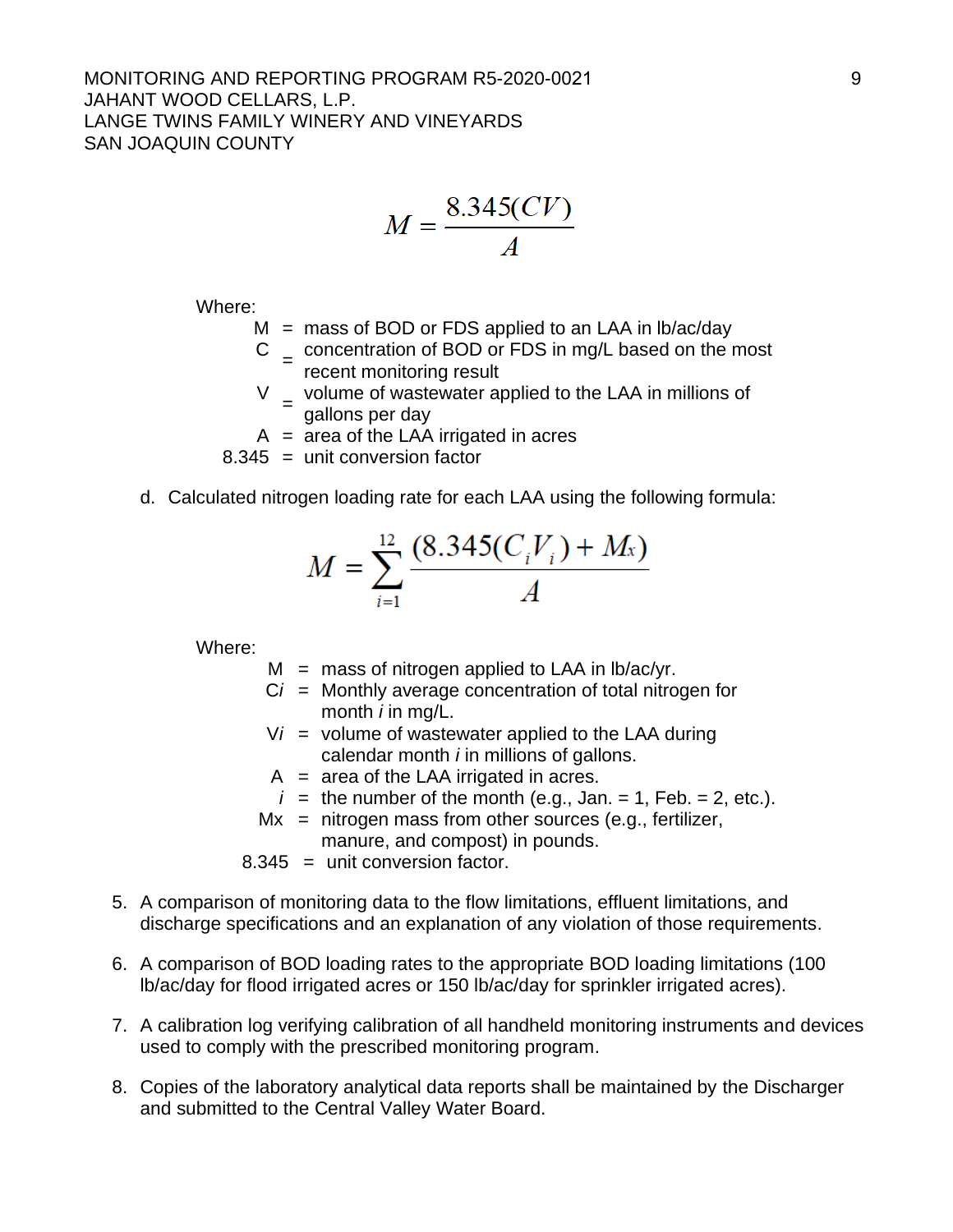# **B. Annual Monitoring Reports**

An Annual Monitoring Report shall be submitted to the Central Valley Water Board by **1 February** each year and shall include the following:

### **Source Water Monitoring**

Analytical data table showing historical and current results. A narrative description of changes in water quality over time, if any, and the potential impact on the wastewater quality.

### **Groundwater Monitoring**

- 1. A narrative description of all preparatory, monitoring, sampling, handling, and analytical testing for groundwater monitoring. The narrative shall be sufficiently detailed to verify compliance with the WDRs Order R5-2020-0021, this MRP, and the SPRRs.
- 2. A field log for each well documenting depth to groundwater; method of purging, parameters measured before, during, and after purging; sample preparation (e.g., filtering); and sample preservation. Low or no-purge sampling methods are acceptable if described in an approved Sampling and Analysis Plan.
- 3. Summary data tables of historical and current water table elevations and analytical results, comparison with previous flow direction and gradient data, and discussion of seasonal trends if any.
- 4. A scaled map showing relevant structures and features of the facility, the locations of monitoring wells and any other sampling stations, and groundwater elevation contours referenced to an appropriate datum (e.g., NGVD).
- 5. An evaluation of the groundwater quality beneath the site and determination of compliance with the Groundwater Limitations per WDRs Order R5-2020-0021, based on statistical analysis for each constituent monitored for each compliance well in accordance with the approved Groundwater Limitations Compliance Assessment Plan. Include all calculations and data input/analysis tables derived from use of statistical software, as applicable.
- 6. Copies of the laboratory analytical data reports shall be maintained by the Discharger and submitted to the Central Valley Water Board.

## **Solids Monitoring**

1. Summary of the solids monitoring, including volumes of residual solids generated and disposed.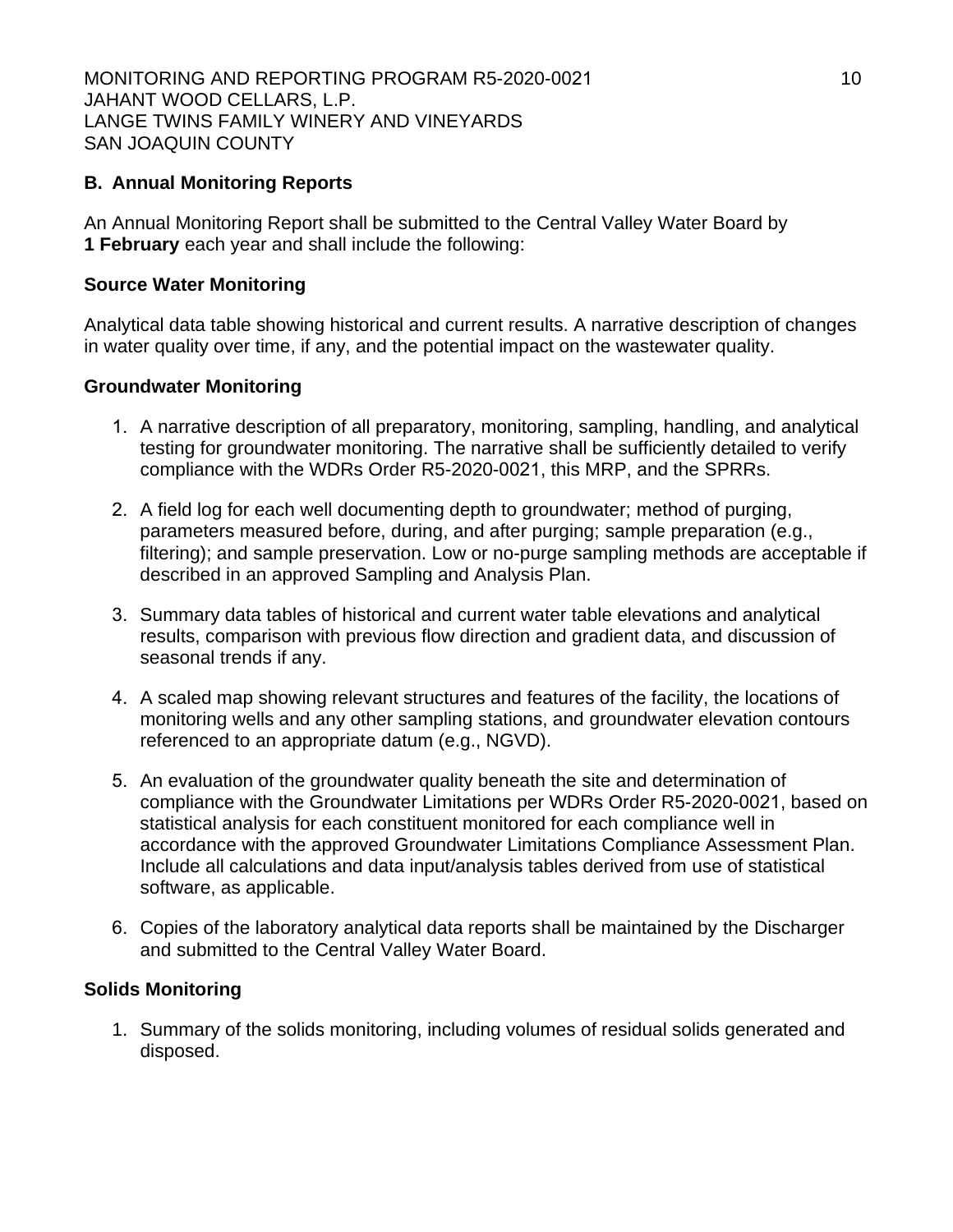## **Additional Reporting**

- 1. A discussion of compliance and the corrective action taken, as well as any planned or proposed actions needed to bring the discharge into full compliance with the WDRs.
- 2. Monitoring equipment maintenance and calibration records, as described in Section C.4 of the SPRRs, shall be maintained by the Discharger and provided upon request by the Central Valley Water Board.
- 3. A discussion of the following:
	- a. Waste constituent reduction efforts implemented in accordance with any required workplan.
	- b. Other treatment or control measures implemented during the calendar year either voluntarily or pursuant to the WDRs, this MRP, or any other Order.
	- c. Based on monitoring data, an evaluation of the effectiveness of the treatment or control measures implemented to date.
- 4. A discussion of any data gaps and potential deficiencies/redundancies in the monitoring network or reporting program.

A letter transmitting the self-monitoring reports shall accompany each report. The letter shall include a discussion of requirement violations found during the reporting period, and actions taken or planned for correcting noted violations, such as operation or facility modifications. If the submitting Discharger has previously submitted a report describing corrective actions and/or a time schedule for implementing the corrective actions, reference to the previous correspondence will be satisfactory. The transmittal letter shall contain the penalty of perjury statement by the submitting Discharger, or its authorized agent, as described in the Section B.3 of the SPRRs (General Reporting Requirements).

I, PATRICK PULUPA, Executive Officer, do hereby certify the foregoing is a full, true, and correct copy of the Monitoring and Reporting Program issued by the California Regional Water Quality Control Board, Central Valley Region on 16 April 2020.

\_\_\_\_\_\_\_\_\_\_\_\_\_\_\_\_\_\_\_\_\_\_\_\_\_\_\_\_\_\_ 2020.04.23 12:44:31 -07'00'

PATRICK PULUPA, Executive Officer